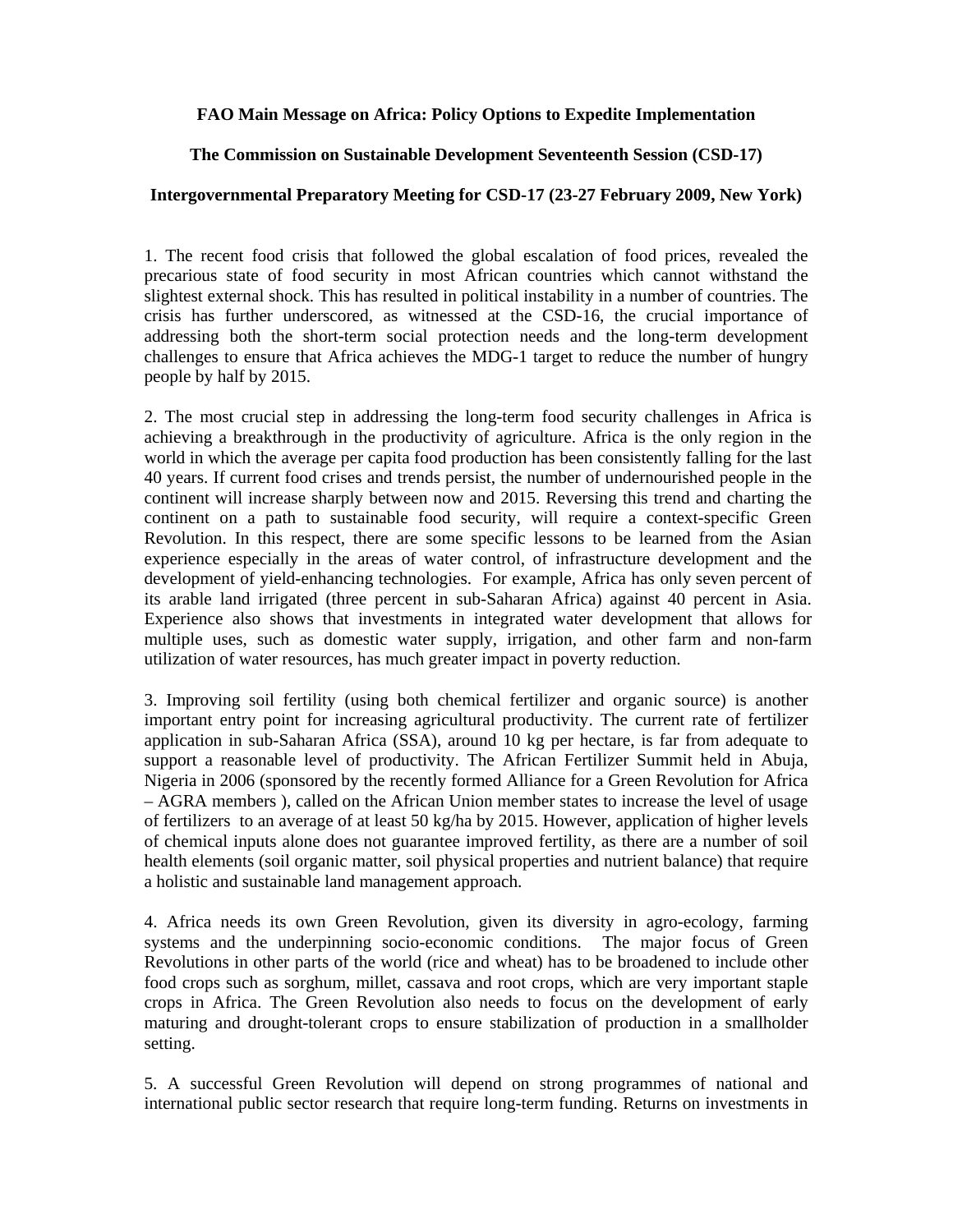agricultural research and technology generally exceed 30% per year and their impact on poverty reduction has been impressive in both developed and developing countries (notably Asia). ECOSOC recommends increasing national expenditures in research and technology to at least one percent of GDP. Agricultural development also suffers from weak linkages between research, extension and farmers and lack of adequate funding for staff and programmes. The progressive shift in the agricultural research and technology development and transfer paradigm should be pursued: from a single commodity and mono-disciplinary base to a farming system and a multidisciplinary based approach; from a top-down extension model to a participatory approach to technology assessment and adoption; as well as greater efforts to improve the productivity and efficiency of women farmers.

6. Increased agricultural productivity needs to go together with improved storage, value addition marketing and distribution. High price volatility has contributed to low income and discouraged farmers from investing in agriculture. Farm-gate prices are often too low to cover production costs in many rural areas of Africa. There is a severe shortage of rural infrastructures in Africa and investment covering rural roads, markets, storage, processing and packing facilities is essential. Post-harvest losses, for example, account for 30-40 percent of some of the crops in SSA. Mobilizing local and community labour would contribute to cover part of the cost of these infrastructure works. Since agriculture alone is not enough to sustain livelihoods for the growing rural population, policies and institutions should also support and promote processing and marketing activities as part of a strategy aimed at developing the nonfarm sector and generating employment outside agriculture.

7. There is also the critical issue of whether increased food production can be sustained in Africa in the face of competition from producers and exporters in other, particularly developed, countries that benefit from subsidies and protection. Moreover, small farmers continue to produce the bulk of Africa's traditional export crops such as cocoa, coffee, cotton and tea, and they participate in high-value exports as out-growers and suppliers of hired labour. Nevertheless, the return from producing export crops has remained low and volatile due to oversupply and shrinking margins (in the case of traditional exports) and fierce competition as well as high safety and marketing standards with regard to non-traditional exports. The price decline and volatility has worsened in recent years. For example, coffee prices declined by two-thirds between 1995 and 2002, whereas cotton and sugar lost about half of their 1995 value.

8. The recent High Level Ministerial Declaration on African Agriculture in the  $21<sup>st</sup>$  Century that was held in Windhoek, Namibia (9-10 February 2009) stressed the need to promote Africa's international trade, including through regional integration and greater integration into the global economy and fulfilment of the commitment to a well-functioning, universal, rules-based, open, non-discriminatory and equitable multilateral trading system which promotes sustainable development. International trade would have a positive impact only if policies and programmes are put in place to help increase agricultural productivity and product quality, and create appropriate market and trade institutions in order to raise competitiveness and ensure fairness in domestic and international markets. African countries should also pay particular attention to high cross-border transaction costs in regional trade. Regional trade in agricultural products (e.g. cereals, livestock products, fish and fishery products and forest products) offers considerable opportunities in achieving food security and alleviating poverty.

9. Institutions and governance issues play a critical role in Africa's development. Notwithstanding the fact that institutions played a decisive role in facilitating development in